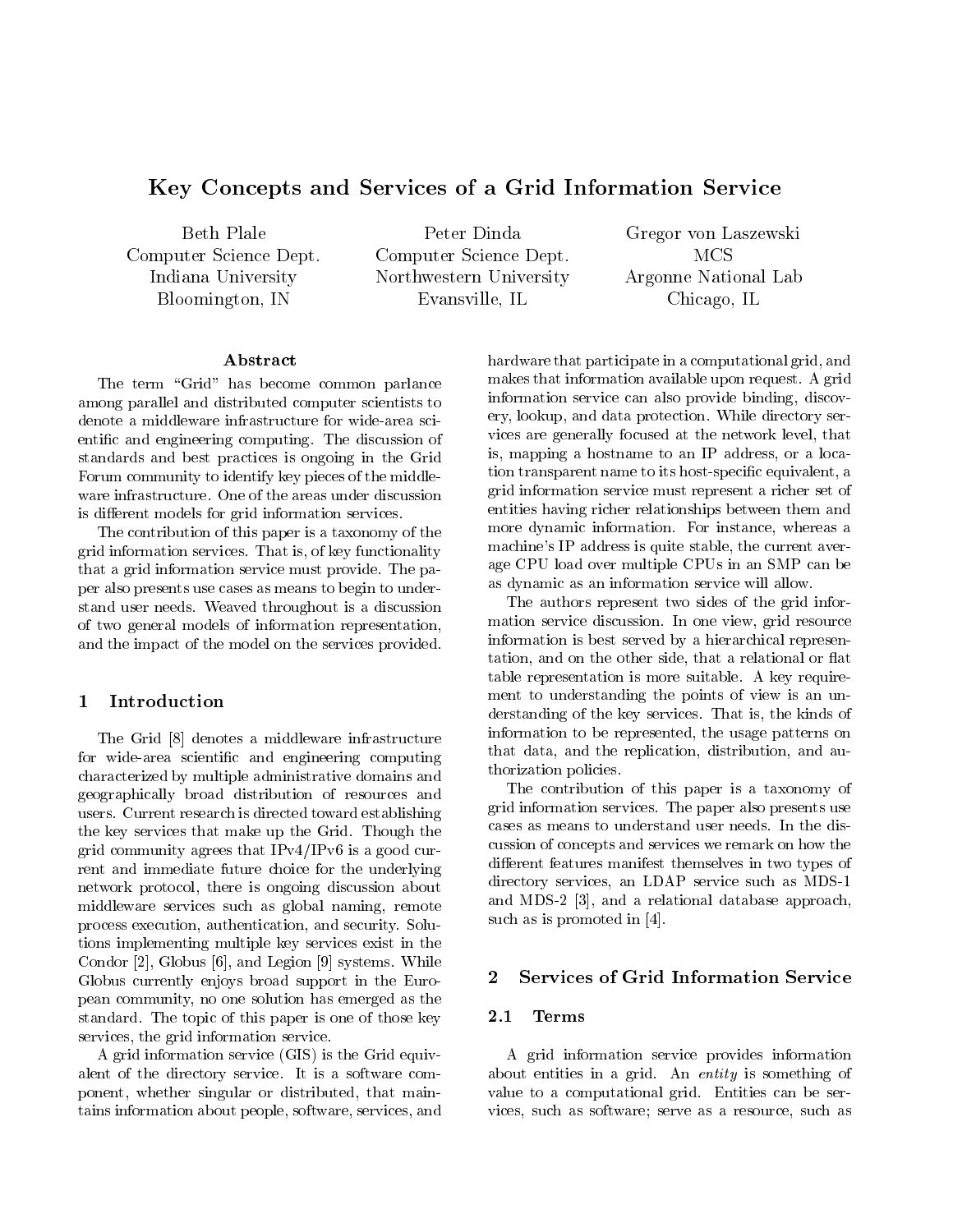a compute cluster, or exist as a person, group, or organization. A list of possible grid entities is shown in Figure 1. An entity has representation in a grid information service as an object. An *object* is a representation of a real-world entity. Objects are often described by a set of value-attribute pairs. 'Object' is used in its most general sense, that is, there is no assumption about any particular data model. An object class is a template or type to which an ob ject belongs. An object is an instantiation of the object class; that is, it is a concrete representation of a single real world Grid entity. Finally, a *relation* is a link between two 2.2 ob jects. Two workstations may be related in that they both exist as nodes in a cluster.

An ob ject exists in the GIS on behalf of an entity if the entity meets the following four criteria:

- 1. Usefulness: the entity can be described succinctly in a manner that captures key attributes.
- 2. Uniqueness: the entity is distinguishable from other entities of the same type
- 3. Persistence: the entity is long lasting. The attributes of an entity may not transient, however.
- 4. Generality: the entity has value to multiple applications or users.

Many Grid entities meet these criteria and a number of specic entities already either exist or have been proposed. These are listed in Figure 1.

A *data model* describes the structure of objects and the relationships between ob jects in a data repository. There are four basic data models: hierarchical, net work, relational, and object-oriented. The four models are nearly indistinguishable in their representation of entity descriptions; it is in the level of support for relationships that they differ. As the hierarchical and network models share much in common, and similarly the relational and ob ject-oriented model share much, we focus our attention on the hierarchical and relational models.

The hierarchical model represents an ob ject name space as one or more rooted trees. One object type serves as the root, and all other entities are related to a root. Traditionally the hierarchical model has support for a single relationship, that of parent to child. As such, relationships are not named and navigation is accomplished by specifying entity names. LDAP and XML are hierarchical; both extend the hierarchical model with 'aliases' or 'pointers', essentially references to other objects. The reference relationship increases the expressive power of the model, but the links can be costly to traverse during query execution.

The relational data model represents information as nat tables, or relations . A relation is an object that type; the objects themselves are tuples defined by a set of value/attribute pairs. Relations represent both entities and relationships between entities. The ability of the relational data model to represent any relationship between entities (not just the parent-child relationship) makes it superior to the hierarchical model for expressing complex relationships. In the following sections we detail the key services of a GIS.

#### Update Interface

An update to an object is the the irrecoverable replacement of the existing attribute values with new values. This update-in-place is in contrast to a versioning scheme  $[11]$ ; the latter of which benefits from easier failure recovery. The update interface should allow the creation of object classes. Extending built-in types with attributes that are specific to an individual may or may not be supported. In an object-oriented representation this would be done with subclassing or inheritance.

Information services fall into one of three categories with respect to updates:

- Read-only repositories have no standard means of changing the information in them. Updates are usually accomplished through some other interface than the standard interface, such as changes to a configuration file. DNS serves in this capacity. DNS is read-only; it updates information it discovers, but the external interface is query (read) only.
- Read-mostly repositories allow updates to occur, but are optimized for reads. This may, for instance, manifest itself in relatively slow consistency-updating protocols, or time consuming restructuring in the face of multiple additions or repositions in the data structure. LDAP falls into this category.
- Read-write repositories assume that updates and read operations occur with same order of magnitude. A relational database management system is a read-write repository.

Updates to an ob ject in the GIS should be under some degree of control of the owner of the entity being represented. That is, the owner should be able to initiate changes to the ob ject when the resource changes (e.g., a cluster is retired, a file server upgraded, a compute server gets another network interface). Update fre-

 $\sim$  can be thought of as flat tables of attributes where the  $\sim$ attributes are simple (no arrays, records, etc.)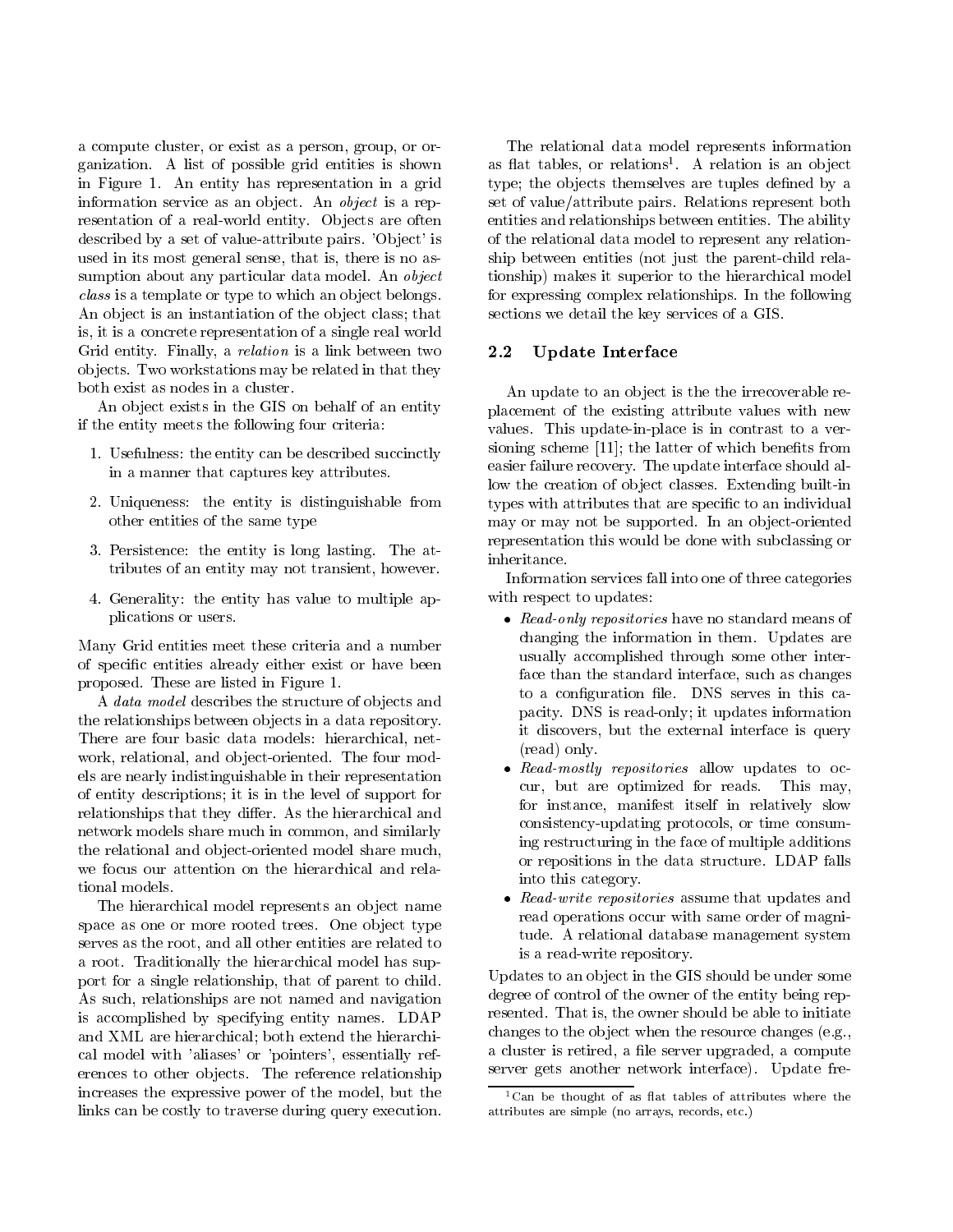quency should be supported at a rate that is perceived 2.4 by the customer as timely. This notion of timeliness can vary among resources, but the owner of a supercomputer or fast network path for instance, needs an accurate up-to-date description of the resource. The more accurate, the more likely the resource (and the information service) will be used by others.

| Grid Entity        | Description                                        |
|--------------------|----------------------------------------------------|
| organizations      | accountable bodies, resource owners                |
| people             | resource admins, resource providers,<br>GIS admins |
| physical resources | compute resources, network interfaces              |
| services           | job manager, load leveler, other GIS'              |
| comm resources     | link capacity, switch capacity,                    |
|                    | error rate, drop rate                              |
| software pkgs      | BLAS, LAPACK, etc.                                 |
| event producers    | event stream generators                            |
| event channels     | event stream propagators                           |
| event dictionary   | database event types                               |
| instruments        | radar systems, telescopes, etc                     |
| network paths      | avail bandwidth, expected latency                  |
| network topologies | hosts, switches, routers                           |
| wireless devices   | wireless hosts, wavepoints, cells, etc.            |
| virtual orgs       | groups of collaborators                            |
| 1.11               | .                                                  |

Table 1: Types of Grid entities requiring representation in a grid information service.

### 2.3 Query Interface

The query interface defines the way in which information is retrieved from the information service. Information is retrieved by other grid services, such as a job scheduler; grid applications, such as an application that plans computational resource needs based on location of data sets; and users. The groups needing query access are not necessarily mutually exclusive with the groups needing update access. The owner of a large cluster is likely to be interested in obtaining descriptions of other large clusters. We suspect, how ever, that the numbers of users querying the information service are considerably larger than those needing update rights.

The sophistication of the query interface determines the ease with which a user can write queries, the efficiency of query execution, and the frequency of queries. Relational and ob ject oriented databases support a standardized and powerful access method like 2.5 Structured Query Language (SQL). SQL queries can be complex, reducing the total number of queries a user must submit to get a desired answer, and because SQL is declarative, queries are optimized so are highly efficient. Older hierarchical models such as LDAP use simplified access protocols. The queries are restricted to simple expressions expressed in a procedural language. Because of the hierarchical structure of LDAP and XML, a user must possess intimate knowledge of the tree structure to write queries [10].

### Distribution and Replication

The distribution of a grid information service is the partitioning of the data space and distribution of the parts across a wide area. DNS illustrates distribution well. The name space is hierarchically organized into a tree of domains which are divided into non-overlapping zones. The names in a zone are handled by a single name server. Resolution of a single name can involve DNS servers in several zones, as the name is resolved from general  $(e.g., .edu)$  to specific  $(.cs).$  Where not all sites have all the information, mechanisms should exist to get the information to the requester, even when it is not available at the site originally asked.

The hierarchical data model is well suited to the distribution needs of the computational grid because the rooted tree lends itself well to partitioning into subtrees by administrative domains. Partitioning a RDBMS is not as intuitive; it requires slicing tables by rows and parceling out the sets of rows.

MDS-2 employs a unique distribution scheme; it logically and physically separates the data space and general indexes (the GRIS,) from additional userdefined indexes, (the GIIS.) The purpose is to give the user more efficient access to multiple resource repositories  $(i.e., \text{GRIS}^{\prime})$ .

Replication is the duplication of data across multiple sites. Replication increases availability and helps balance workload between replicas. In widely dispersed systems like the grid, replication can also reduce communication latency. Replication brings with it the problem of replica consistency. MySQL, for instance, supports strong consistency with a writethrough policy on updates. But write-through can be problematic without some kind of soft-state policy like leases [15] for recovery of partial failures. While strong consistency may not be practical in a grid information system, weaker policies result in outdated information being returned which in turn could result in less optimal scheduling decisions being made by a job scheduler.

### **Security**

Security deals with both trusting the information and trusting the users that access or update the information. In particular, the directory service must support authorization, authentication, and integrity. Authorization is the verification that users are allowed to perform requested operations on the data objects. The resource owner must be able to control access to and even visibility of the resource depending on the prospective user. Authentication is the assurance that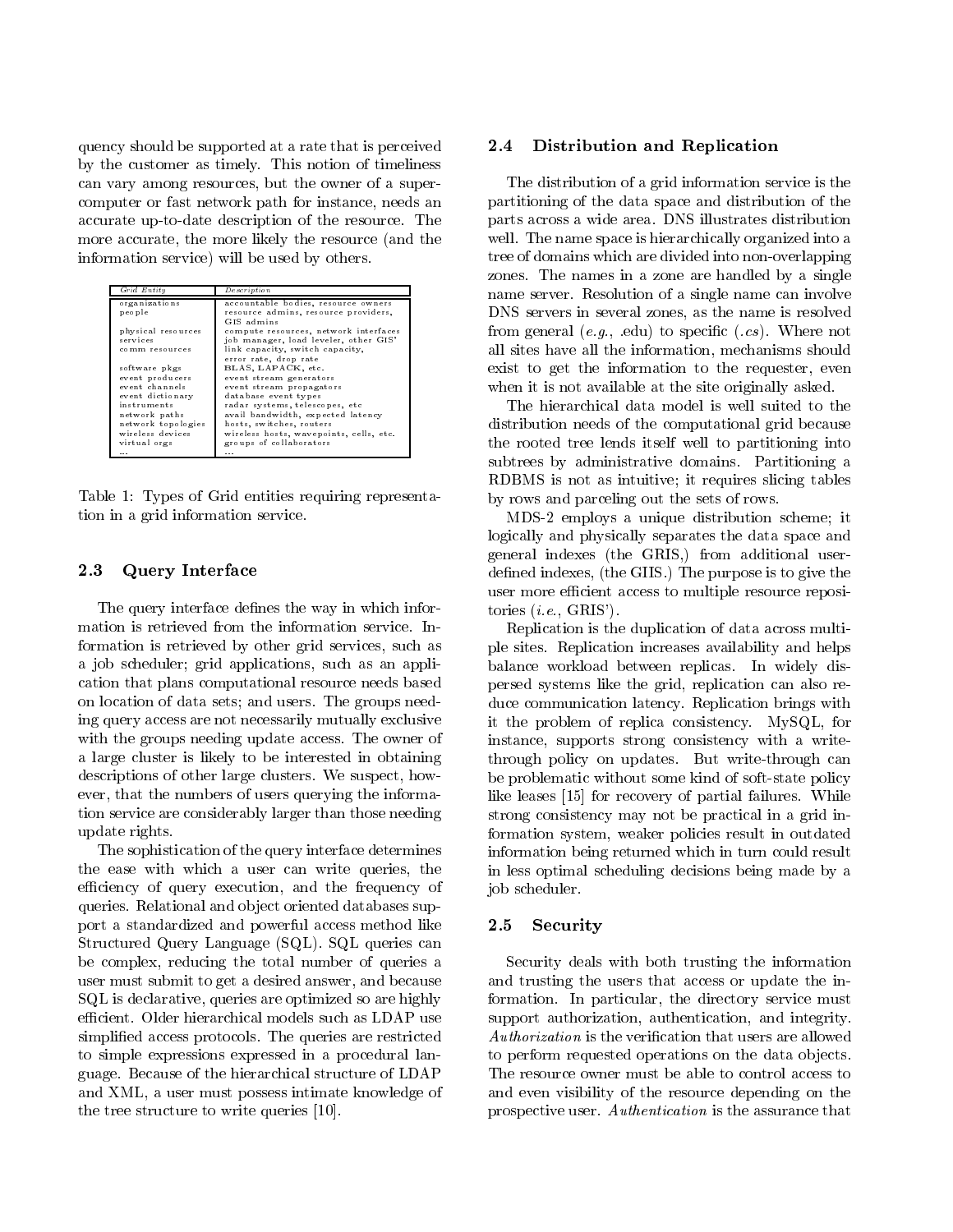the opposite party (machine or person) really is who he/she claims to be. And integrity asks the question "why do we trust a piece of information to be correct?"

There are several categories of authorization:

- Open access: Anyone can get the information,
- Property-based access: Access because of what one is, or where one is. For example, access could be limited to those on "same network", "physically present" or with "resolvable DNS name,"
- Identity-based access: Access because of who one is, or successfully claims to be. Provided through username/password, certificates. This type of access is backed up by a layer specifying what one has access to given their identity, and
- Token-based access: Access because of what one possesses. For instance, hardware tokens, smartcards, certicates, capability keys. Access is given to all who can present that credential, without caring about their identity.

The integrity design space is also broad:

- Because it's in the repository (and therefore must have been authorized). This is perimeter (or Eggshell) integrity,
- $\mathbb{R}$  is contained internal internal integrity checks, usual integrity checks, usual integrity checks, usually checks,  $\mathbb{R}$ ally involving digital signatures by veriable identities This is item integrity, and
- Because it ts other available information, and causes the right things to happen when used. This 3.2 is hopeful integrity.

The most common approaches to authorization are identity-based access and open access; token-based access is commonly used informally in, for example, password-protected FTP or Web sites where the pass word is shared between all members of a group. In best practices recommended by the Global Grid Forum community, authorization and authentication are achieved through X.509 Certicates with support for delegation to a proxy. The appropriate level of trust to adopt requires evaluating the cost of implementing the integrity, the cost of having the integrity break, and the impact of cost on doing business.

#### 3 <sup>3</sup> Sample Use Cases

### 3.1 Traditional parallel applications

A simple, but commonplace data decomposition problem in data-parallel SPMD programs-how to partition the rows of a matrix into blocks, and then assign those blocks to processors so that computation done on the matrix according to the owner-computes rule will achieve high levels of speedup. On a dedicated parallel machine or cluster, the static properties of the resources that are needed to solve this problem are known implicitly—the programmer knows what processors the cluster uses and the topology and capabilities of its communication network. The dynamic properties of the resources are a non-issue. On a nondedicated cluster, life is more complex, but still, the scope of the information that is needed is limited.

On a computational grid, the static properties of the compute and communications resources are not implicit, and their dynamic properties usually necessitate run-time adaptation. Both to initially map itself onto the grid, and then to adapt its behavior as it runs, the application needs detailed information about these resources. Furthermore, it is generally not interested in individual resources per se, but rather in compositions of them. For example, if it has been coded to run on four processors, then, at startup, it will want to ask things such as "find me a set of four unique hosts which in total have between 0.5 and 1 GB of memory and which are connected by network paths that can provide at least 2 MB/s of bandwidth with no more than 100 milliseconds of latency." As it runs, it will need to know when "the load on any one of four selected hosts is at least  $25\%$  different from the average across all hosts".

#### 3.2 Traditional distributed applications

Workflow-style distributed applications create a virtual datapath for requests on top of the grid's resources. This induces a mapping process very similar to a traditional parallel application. The application will ask such things as "find me four processors such that if I map my datapath onto them in this manner then I can achieve a throughput of n requests per second while still keeping the latency below 10 seconds."

#### 3.3 Non-traditional applications

Non-traditional applications, especially those that have interactivity demands that can be expressed as real-time constraints, are emerging to take advantage of the explosion of resources provided by grid-based computing. Examples of these include interactive scientific visualization, distributed laboratories, and computer-aided design. These applications are composed of interacting programs, actuators, sensors, remote data sources, and distributed users and typically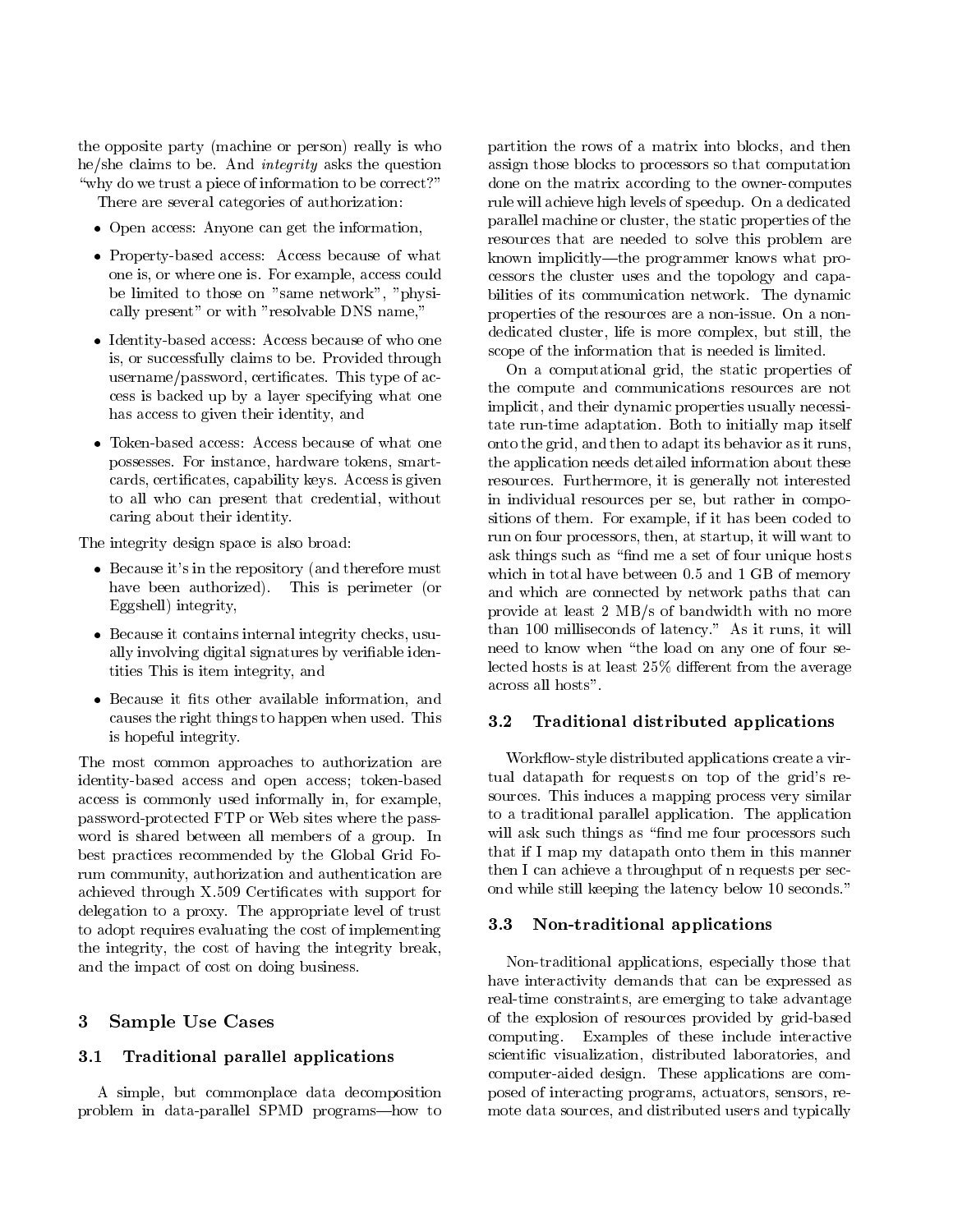have high I/O or computation demands necessitating the inclusion of at least one high-end computational resource such as an SMP-node cluster.



Figure 1: Example DV visualization pipeline: logical view as lters operating on stream, and physical view as active frames moving through compute resources.

Figure 1 illustrates one such application, Dv [1]. Dv is a framework for constructing interactive scientic visualizations for wide-area environments. The Dv programmer can trivially transform a sequential  $C++$  vtk (vtk [13] is a popular toolkit for building visualizations) program into a Dv program. The logical view of a Dy program is as a flowgraph, as shown in the top of the Figure 1. When the user requests that some region of interest in a remote database be transformed via the flowgraph to a display on his workstation, an " $active frame"$  is sent to the remote database. Embedded in the active frame is the code that implements the flowgraph, and a scheduler that assigns nodes on the flowgraph to hosts in the Grid. The active frame reads the region of interest from the database, and then propagates back to the user, executing flowgraph nodes and reevaluating its schedule as each flowgraph node is executed. The goal of the scheduler is to choose where to execute the flowgraph nodes such that and end-to-end deadline can be met with high probability.

## 3.4 Applications with Indirect Reliance on Grid Information Service

Applications exist that rely on systems indirectly, making use of other Grid software that uses the directory service. Two important examples are systems that provide network information and schedulers that map applications to Grid resources.

While the information generated by these systems may not meet the strict criteria for inclusion in a grid information system, the structure and location(s) of



Figure 2: RPS system: conceptual view.



Figure 3: RPS system: constellation of components that must be managed.

their instances often does. For example, the RPS system [5] system provides time-series predictions of finegrain measurement streams. While RPS is conceptually quite simple (see Figure 2), it is designed to be highly flexible in terms of where its components run and how they communicate. When configured to predict, for example, the load on a host, the components form a "prediction pipeline" such as can be seen in Figure 3. Each component, or box, in the figure can be run on a different host, and each communication path (arrow) can use a different underlying protocol. This flexibility is important because the costs of measurement and prediction vary widely with the resource being monitored, making it absolutely necessary to be able to say "run the (expensive) predictor on that machine." RPS is not alone in its needs. Remos [12] and NWS [14], also need to manage large numbers of components with complex relationships.

Grid schedulers are perhaps the most common interface that applications have and will have to the Grid. To do their work of mapping applications to Grid resources, Grid schedulers generate frequent and complex queries over diverse resources.